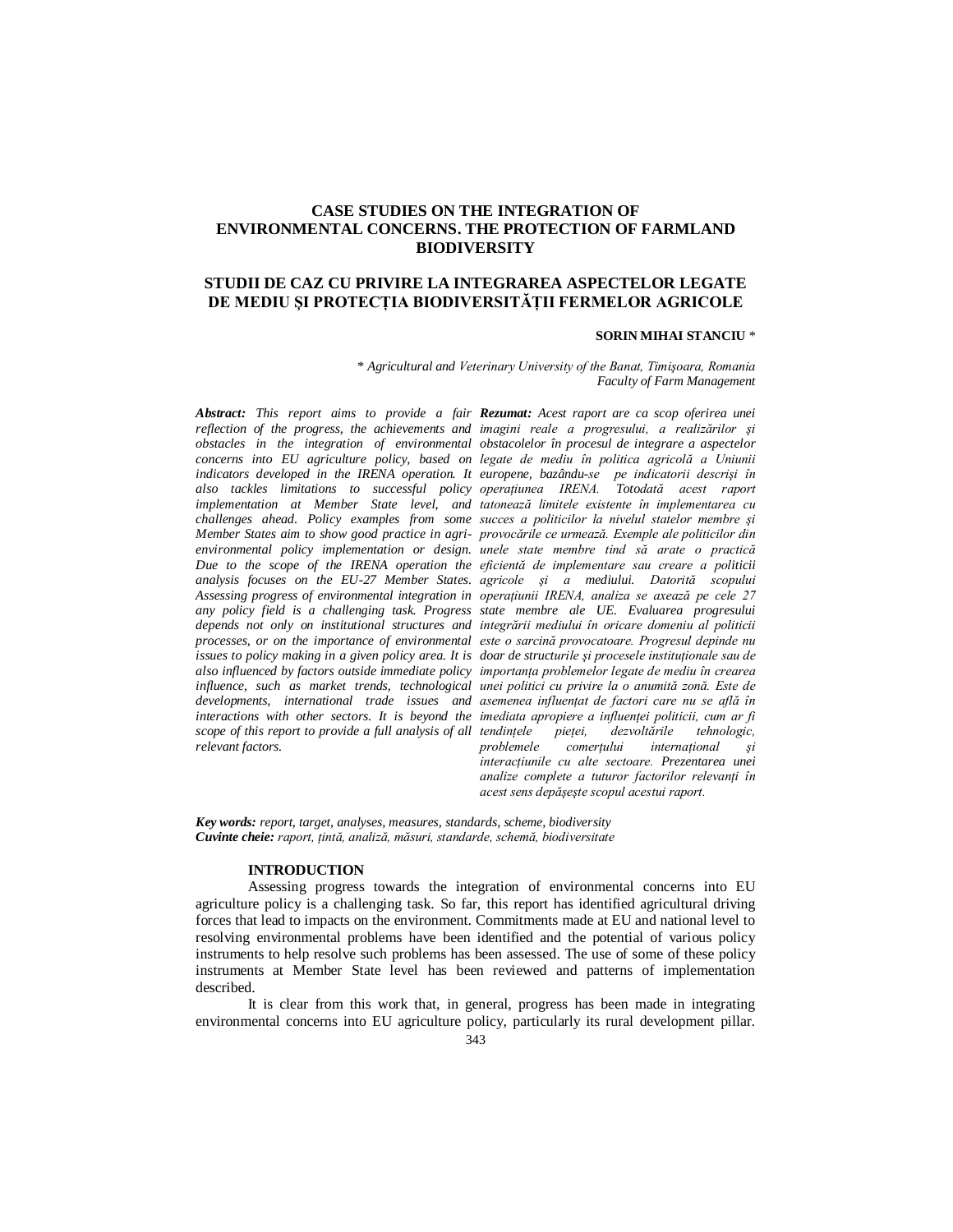Environmental concerns in relation to agriculture have been identified, commitments to resolving those problems have been made, and policy reforms have resulted in the design of agri-environmental policy instruments with the potential to address them. The IRENA indicators, as well as other information gathered, show variable policy implementation patterns in EU Member States.

However, this task does not allow evaluating the extent to which policy instruments are being used effectively to target specific environmental issues. The remainder of this section attempts, therefore, to assess more comprehensively the extent of policy integration by using two case studies. The environmental issues of biodiversity protection and nutrient management have been chosen to analyze the degree to which policy instruments are being used to address these issues. Comments on the usefulness of the 42 IRENA sub indicators in this process are made and the availability of other information relating to policy implementation is assessed. In particular, the extent to which policy instruments are being used in a targeted way is considered, including examples of best practice.

Geographic or spatial targeting is only one element in the effective use of (agrienvironmental) policy instruments in tackling environmental issues. In the context of this report it was not possible, however, to gather information on the national (or regional) design and environmental impact of the different policy instruments analyzed. Some points regarding these issues and appropriate policy mixes are drawn out in selected examples of good policy practice. As a first step relevant policy instruments are reviewed (building on previous chapters). Then we consider, as far as possible, whether they are applied in areas where environmental management needs to be improved.

Using statistical analysis it is thus possible to determine whether relevant policy measures are targeted on areas of environmental concern. To use the NUTS 2/3 level information that is available for many IRENA indicators we constructed 68 regions for the EU-27 as common denominator between the indicators employed. This allows a more differentiated targeting analysis than is possible with national data. As no regional data on agrienvironment schemes were available for France and Sweden, these countries were excluded from the statistical analysis due to the large variation in agronomic and climatic conditions across their national territories.

## **MATERIALS AND METHOD**

## **1 THE PROTECTION OF FARMLAND BIODIVERSITY 1.1 ANALYSIS OF IRENA INDICATORS IN RELATION TO BIODIVERSITY PROTECTION**

The following analysis focuses on IRENA No. 1, 2, 4 and 7, which provide data on the extent to which different policy instruments contribute to the protection of farmland biodiversity and hence to policy integration. IRENA No.1 (Area under agri-environment support) is particularly important in as much as agri-environment schemes are specifically aimed at achieving positive environmental management. Two sub-indicators showing protection effort were constructed.

These are the total agri-environment expenditure per ha UAA, and the share of agrienvironment area under nature and landscape schemes per ha UAA. There is considerable variation, both between and within Member States, in terms of annual expenditure per ha of UAA as well as in terms of the agricultural area enrolled in agri-environment measures. In itself, this indicator does not provide direct information about the environmental effectiveness of agri-environment schemes, nor whether schemes are targeted at those areas where biodiversity protection is most needed (IRENA No. 4 is relevant here). It does, however, give some indication of the policy response at regional or Member State level. Low levels of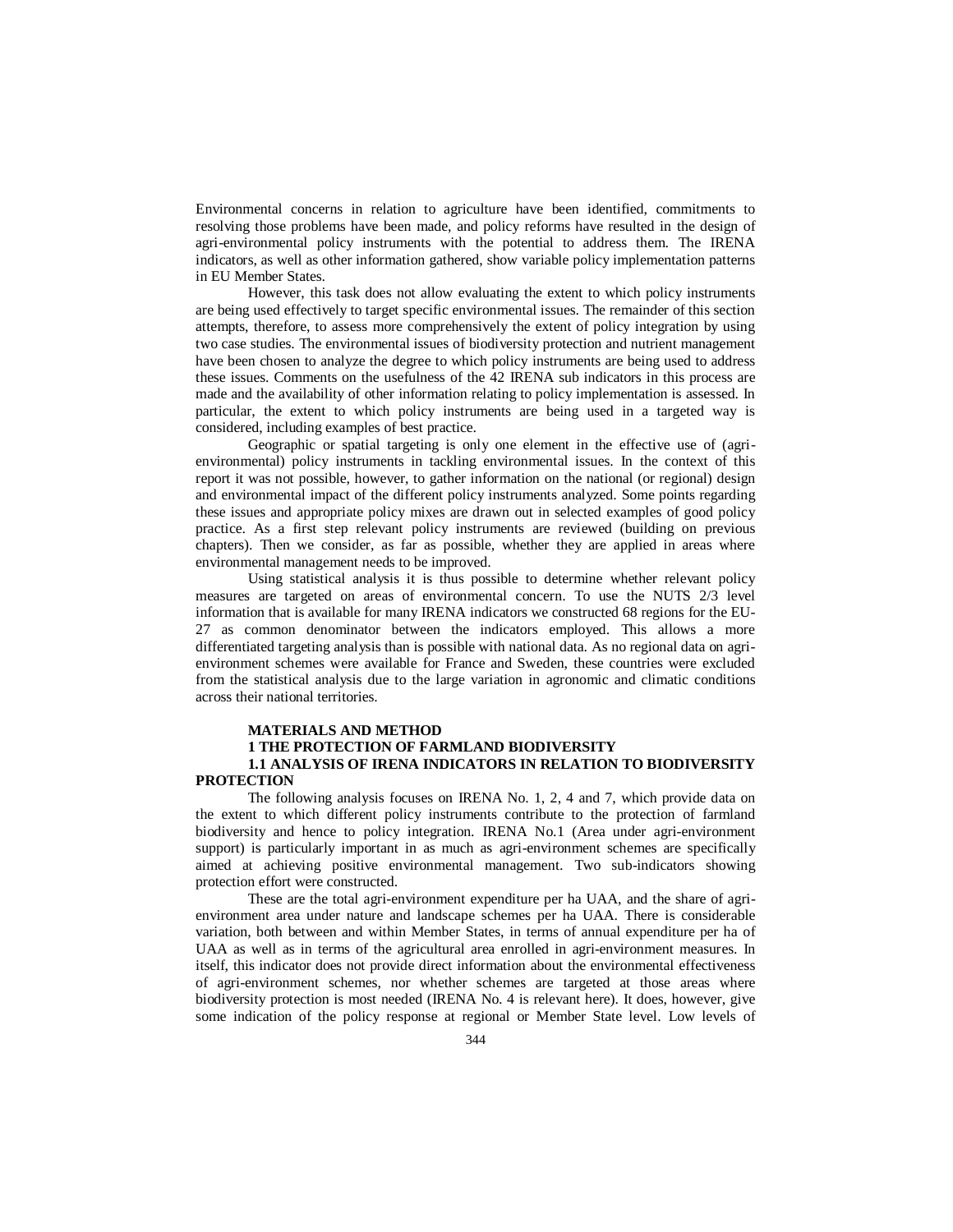expenditure per ha of UAA and low coverage of schemes in some countries, especially in southern Europe, suggest that the potential of this policy instrument for protecting farmland biodiversity is not being fully realized. IRENA No. 2 (Regional levels of good farming practice) shows the extent to which Member States have defined good farming practice standards for biodiversity protection. All countries apart from Germany, Italy, the Netherlands and Finland include standards in GFP that relate to biodiversity protection. In some countries, such as Greece, Sweden and the United Kingdom, such standards appear to be a priority in relation to other environmental issues. While the indicator gives some sense of whether biodiversity standards are a priority or not, it is not sufficiently detailed to show what aspects of biodiversity protection are included.

IRENA No. 4 (Area under nature protection) shows the proportion of Natura 2000 sites covered by targeted habitats (those included in Annex 1 of the habitats directive) that depend on a continuation of extensive farming practices, such as hay-making or extensive grazing. The share of targeted agricultural habitats within Natura 2000 ranges from 0 to 82 % for 381 administrative regions of the EU-27 with an average of 17%. The United Kingdom, the western part of the Iberian peninsula, most of Italy and southeast France as well as the northern part of Scandinavia have high proportions of Annex 1 habitat types in their Natura 2000 sites. These are areas where high proportions of extensive agricultural habitat types are protected under the habitats directive.

In order to maintain these areas of conservation importance, appropriate management regimes - primarily extensive farming practices - need to be maintained or introduced. This indicator shows the degree of importance Member States place on the protection of farmland biodiversity in as much as they are prepared to designate important sites using the habitats directive. However, it does not provide any information on the management of such sites or on the extent to which biodiversity is actually protected.

IRENA No. 7 (Area under organic farming) shows the area under organic farming and the share of organic farming area in the total utilized agricultural area. In 2002, the organic farming area reached 3.7 % of the total UAA for the EU-15, up from 1.8 % in 1998. Austria, Italy, Finland, Sweden, Denmark and Germany had a higher share than the EU average. In itself, organic farming is not a specific biodiversity protection measure but rather a system of farming that results in general environmental conditions that have been shown to be beneficial for biodiversity (IRENA No. 7). The area covered by organic farming is therefore only an indirect indicator of farmland biodiversity protection. The currently available information does also not allow a site-specific analysis of whether organic farming is promoted in, or targeted on, specific areas of conservation concern.

# **1.2 ANALYSIS OF THE SPATIAL TARGETING OF POLICY INSTRUMENTS USING IRENA INDICATORS**

Having evaluated the four IRENA indicators above, data on the spatial distribution of three of them (No. 1, No. 4, and No. 7) were cross-linked to see whether they show spatial overlap, i.e. are "targeted" on each other. The "biodiversity hotspots" to be primarily addressed by relevant policy response measures can be represented by IRENA indicators 4 and 26 ("Area under nature protection" and "High nature value farmland"). The targeting analysis investigates whether selected policy responses ("Area under agri-environment schemes" and "Area under organic farming") show a geographical overlap with the "biodiversity hotspots". An effective policy targeting is likely to occur if the "hotspot" regions would have a larger area under agrienvironment or organic farming management than other regions.

For this purpose the geographical information was aggregated to the reporting level of IRENA No. 1, excluding Sweden and France for which no regional data could be obtained.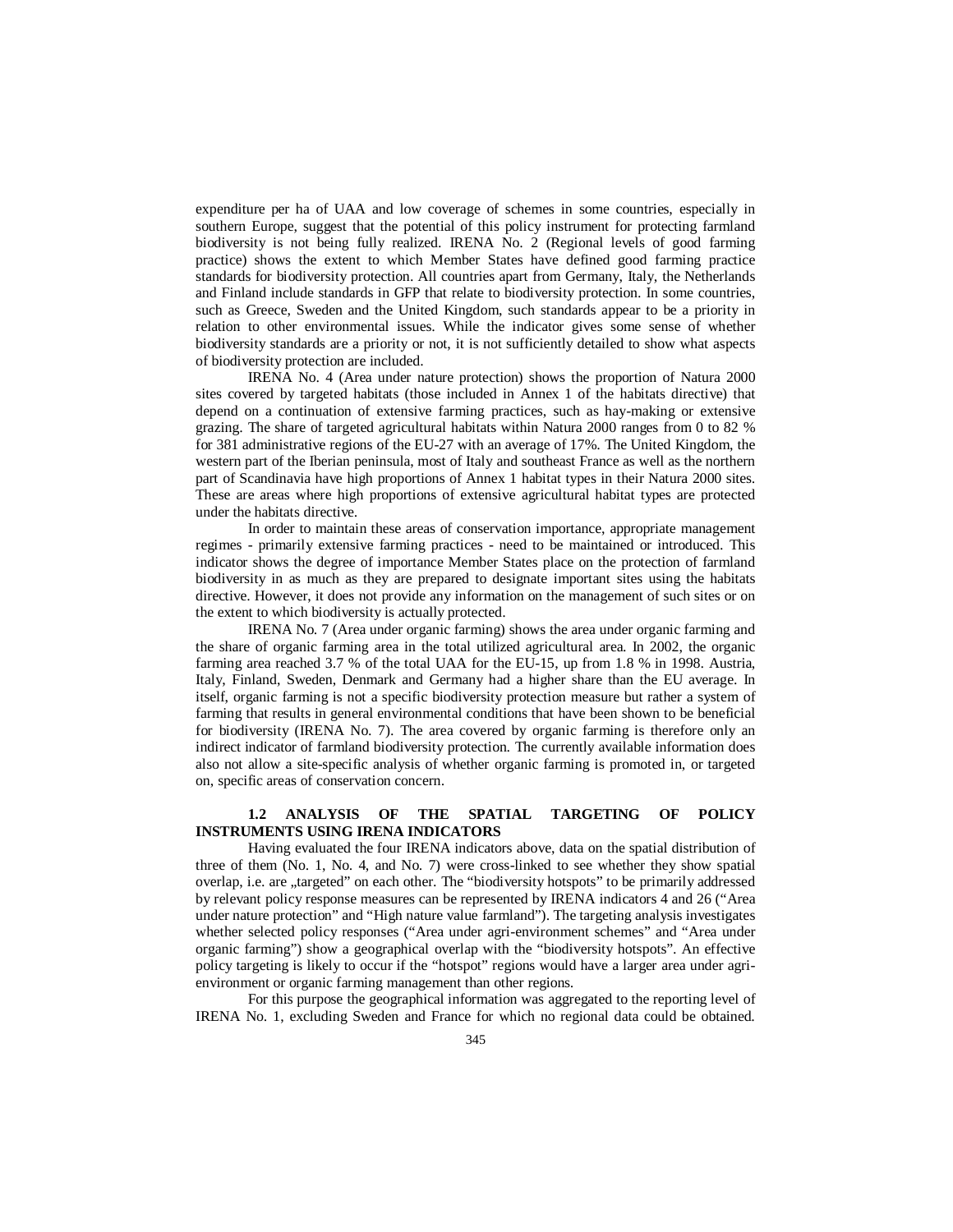This resulted in 68 regions in the remaining EU-27 territory. The degree of implementation of agri-environment measures (IRENA No. 1) and organic farming (IRENA No. 7) in the targeted agricultural areas identified by IRENA No. 4 was analyzed (no geographical data were available for IRENA No. 26).

IRENA No. 4 identifies agricultural habitats within Natura 2000 sites that require maintenance via extensive agricultural management. 27 regions of the 68 have a significant share (above 17 %) of these targeted agricultural habitats. Of these 27 regions:

• 16 regions have an above average regional expenditure on agri-environment schemes (2000–2003 average);

• 8 regions have an above average regional area (ha) under landscape and nature related agri-environment measures;

• 12 regions have an above average share of organic farming.

A comparison of the number of the 27 regions selected for IRENA No. 4 that also have above average values for the other indicators showed that there was no good geographical match between the indicators. A good match would be indicated if the indicators chosen for comparison had a similarly high number to that of IRENA No. 4. However, of the 27 regions selected for high values in indicator No. 4 only 12 had a high share of organic farming area. Equally, only 16 (8) regions with a high share of Natura 2000 agricultural habitats also had a high share of agri-environment scheme area (or nature and landscape oriented agrienvironment contracts), respectively.

To draw clearer conclusions, two statistical tests were carried out (ANOVA and chi square test). These showed that there is no statistically significant relationship between regions with a high share of targeted Natura 2000 habitats and any of the other three indicators. There is therefore no evidence of spatial targeting of the selected policy measures on regions with a large biodiversity resource to be protected on the basis of IRENA No. 4.

## **1.3 POSITIVE EXAMPLES OF AGRI-ENVIRONMENT SCHEMES**

The environmental effectiveness of agri-environment schemes does not only depend on their spatial targeting but also on the design of the scheme prescriptions. It is not possible to provide an in-depth review of such aspects within this report for further details with regard to biodiversity. However, to give adequate regard to the important issue of effective implementation three national agri-environment scheme examples are reviewed. These show how good design and implementation of policy instruments can support policy integration objectives. The following paragraphs describe approach and results of selected schemes in Germany, the United Kingdom and Spain. Germany the German land Baden-Württemberg has introduced a floristic field method in its agri-environment scheme (the "MEKA programme") to additionally reward farmers according to the plant diversity of grassland sites. The method, co-initiated by BirdLife Germany, ensures that farmers receive extra agri-environment payments for grassland sites that contain at least four plant species or genera from a catalogue of 28 species. To simplify identification, the catalogue includes only herbal species but no grass species since these are more difficult to identify.

The farmers receive a leaflet with color pictures of all mentioned species in order to identify these themselves. A reward of 50 EUR per hectare is given if at least four of the species are found along a diagonal transect (one metre wide) of the plot, which has been divided into three pieces (each piece must contain the species). The site can also be divided into smaller plots according to natural boundaries. The farmers submit the information on their species-rich grassland in the frame of their scheme applications.

However, a control system with spot checks is maintained by the regional authorities. In spite of initial scepticism among farmers and authorities, the new approach has been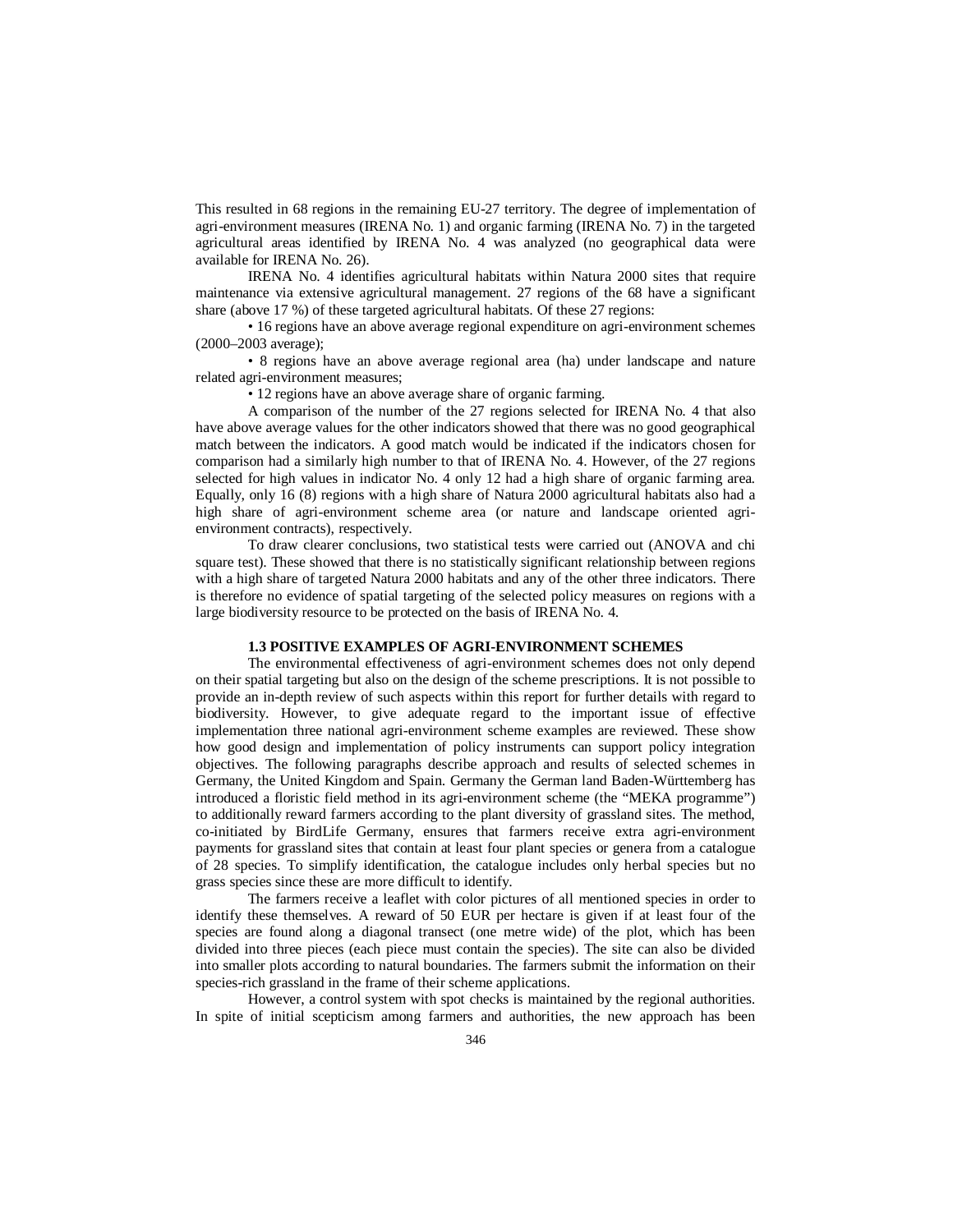introduced successfully and effectively encourages farmers to better incorporate nature conservation objectives into their grassland management.

The arable stewardship pilot scheme (ASPS) was established in 1998 and ran for three years. The objective was to assess different arable management options for conserving and enhancing farmland biodiversity. The scheme's particular aims were to provide feeding and breeding sites for declining farmland birds, to encourage the establishment of a range of arable plants (as well as improving plant diversity), and to provide habitats for a wide range of mammals, insects and spiders. The pilot scheme was launched in the West Midlands and East Anglia (to test areas with different soil and farming systems). It offered payments to participants, through either five or six-year agreements, to manage arable land under five main options that aim to encourage wildlife. Options included overwinter stubbles, undersown spring cereals, beetle banks and wildlife seed mixtures. Despite some limitations, monitoring results indicated that the pilot scheme was delivering biodiversity benefits, and selected options have now been incorporated within the England wide Countryside Stewardship scheme (Evans et al., 2002).

This shows a good example for using scientific evidence from pilot studies in final scheme design. The application of this regional agri-environment programme started in 1993. The objective was the introduction of agricultural practices compatible with the conservation of the habitat of steppe birds. In the beginning, the programme was designed around four types of contracts. The first two, were offered in different sub-regions of the programme but were largely identical. The last ones (3 and 4) aimed at the long-term set-aside of land and at the conservation of rare crop varieties.

The results of this agri-environmental programme have been significant. In 2000, the last year where new applications were admitted, the number of type 1 and 2 contracts was 2 614 with a total area of 215 000 ha (close to the 13% of potential area), and a total cost of 21.4 million EUR. In the same year, the number of type 3 and 4 contracts was 287 with an area of 4 465 has and a total cost of 0.94 million EUR.

In 1998, a first evaluation of the programme showed a change in production trends on the farms under agreements, with increases of fallow (13%) and legumes and grassland (5%), and a decrease of cereal area (17%). The reduction in the use of fertilizers was estimated to be 29% and the area treated with chemical products was reduced by 13 %. Based on a regional census, the study demonstrated an increase in the great bustard population during the last 10–15 years, which among others factors is ascribed to then regional agri-environment scheme. In general, it estimated that the cereal steppes programme had succeeded in improving habitat quality, changing the homogeneous landscape structure and achieving good conditions for the conservation of steppe bird populations.

## **RESULTS AND DISCUSSION**

a) The irrigable area in EU-12 increased by 12 % from 1990 to 2000. The majority of this increase occurred in Mediterranean countries where water abstraction rates for agriculture are already highest. According to available data, the share of agriculture in water use in the EU-15 remained stable during the 1990s, at about 50 % in southern EU-27 Member States compared to only 7% in northern EU-27 Member States.

b) Diffuse pollution from agriculture is a major concern for the quality status of ground and surface waters. Gross nutrient balance data and nitrate concentrations in rivers show that this is a particular problem for north-western Member States. Large gross nutrient balances appear to be linked to high livestock densities but regional differentiated spatial analysis of the problem in the affected countries.